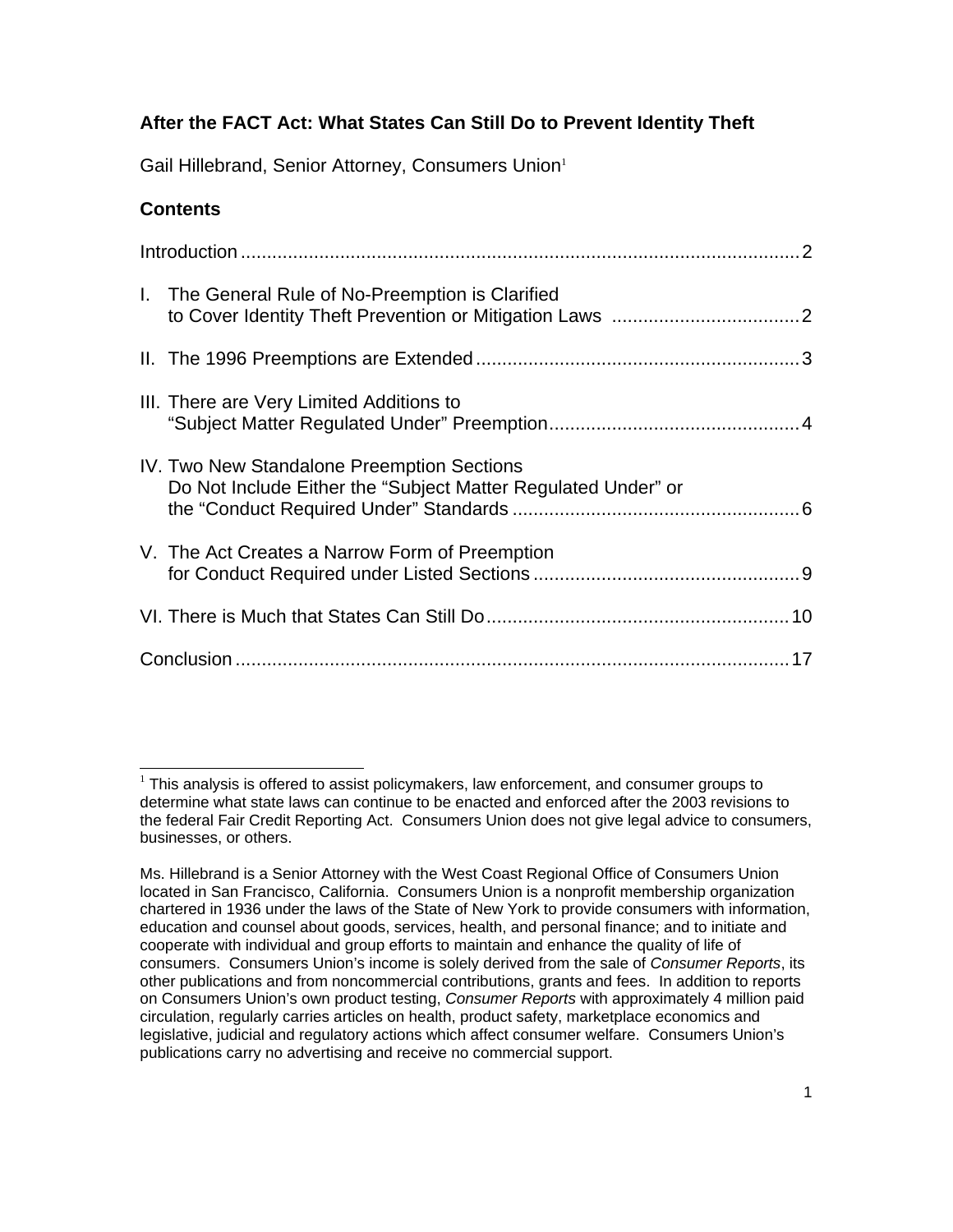#### **Introduction**

The federal Fair and Accurate Credit Transactions Act of 2003 (FACT), signed December 4, 2003, made significant changes and additions to the federal Fair Credit Reporting Act (FCRA). The Act provides for free annual credit reports, increases the standard for the accuracy of information furnished to credit reporting agencies, strengthens adverse action notices, and creates a right to a credit score from a credit reporting agency for a reasonable fee. FACT also requires a lender or broker who is considering a home loan application to provide a credit score without a fee, and adds certain rights for identity theft victims and measures intended to prevent identity theft, including a duty on creditors to take certain steps before granting credit when a fraud alert is contained in a credit file or accompanies a credit score.

States retain significant authority under FACT to continue to protect their residents, including from identity theft. This is the clearest in areas untouched by the federal Act, but states also retain the right to supplement most of the federal identity theft provisions. FACT amends FCRA with respect to preemption of state laws by:

1) Adding identity theft prevention and mitigation to the basic "inconsistency" rule, which permits state laws that are not inconsistent with the federal act;

2) Permanently extending the 1996 preemptions for the "subject matter regulated under" specific described sections;

3) Adding one identity theft provision and two non-ID theft provisions to the list of "subject matter regulated under" preemptive sections;

4) Adding two new preemptive sections related to certain disclosures; and

5) Creating a narrow preemption with respect to certain new federal protections relating to identity theft. This preemption provision restricts state laws only with "respect to the conduct required by the specific provisions" of certain listed sections of the FACT Act.

Parts I – V discuss each of these approaches to preemption. Part VI discusses some of the many types of state laws in the area of identity theft which are not preempted.

### **I. The General Rule of No-Preemption is Clarified to Cover Identity Theft Prevention or Mitigation Laws**

The general rule under FCRA is a rule of non-preemption, except for and to the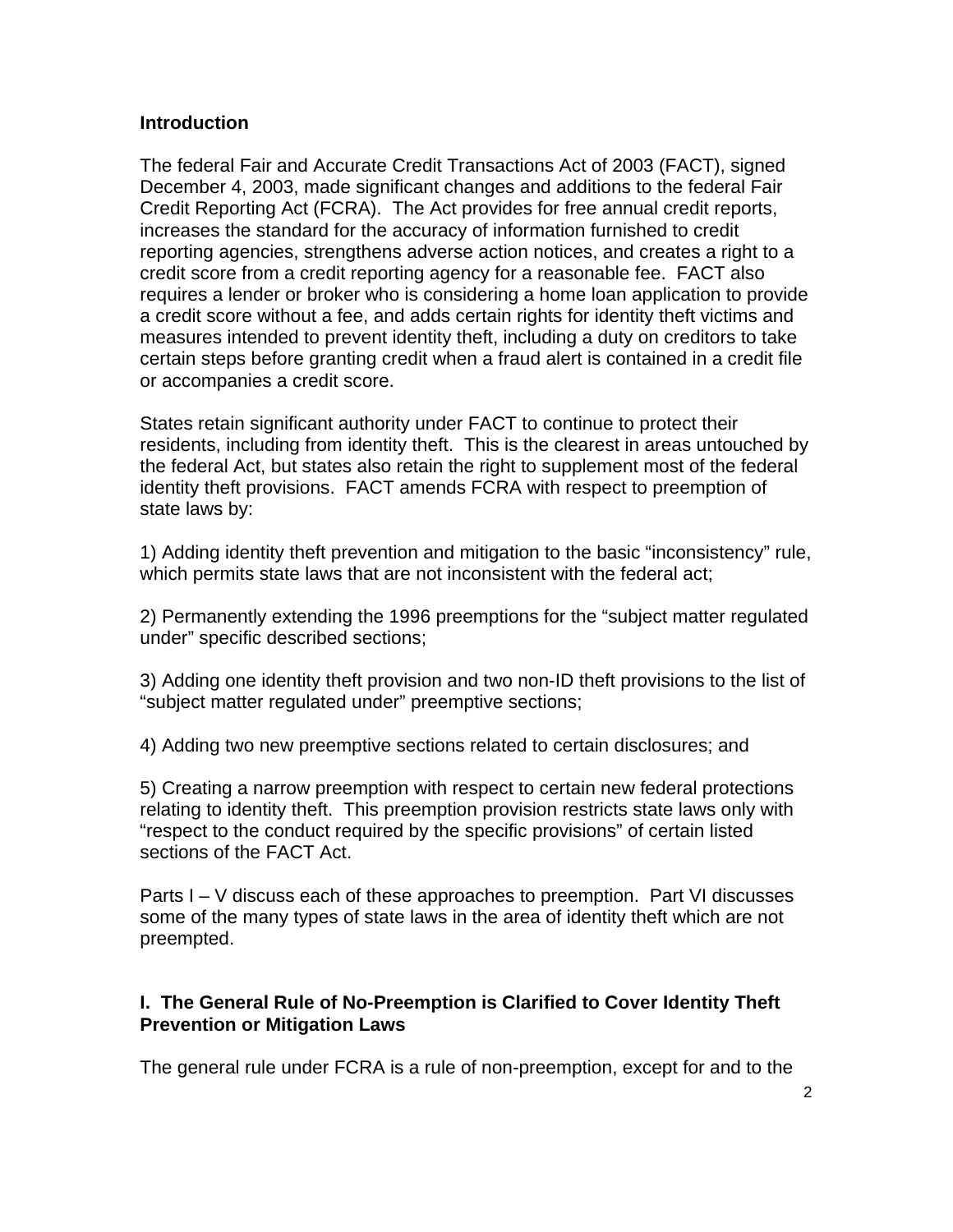extent of an inconsistency with any provision of the federal Act. FCRA § 624(a); 15 U.S.C. § 1681t(a). To clarify that this general "inconsistency only" preemption rule applies to state identity theft statutes, the phrase "identity theft prevention or mitigation" was added to the general inconsistency standard of section 624(a). The section has been renumbered section 625(a). FACT § 711. Unless one of the specific sections described in Parts III, IV, or V below applies, state identity theft laws are preempted by the revised FCRA only when, and only to the extent, that they are inconsistent with a provision of FCRA.

# **II. The 1996 Preemptions are Extended**

The biggest loss for consumers in FACT is the permanent extension of the seven areas of preemption first added to FCRA in 1996 and previously set to expire on January 1, 2004. These are found at FCRA section 624(b)(1) and (b)(2); 15 U.S.C. section 1681t(b)(1) and (b)(2). The text of these preemptions was not changed. No new statutory language was added to clarify existing preemption disputes, such as the interplay of the FCRA preemption provision on affiliate sharing and the authorization in the Gramm Leach Bliley Act for states to provide greater protection with respect to consumer privacy and information sharing by financial institutions. GLBA § 507; 15 U.S.C. § 6807. Congress simply made these preexisting FCRA subsections permanent without changing their language or clarifying their scope.

Six of the seven 1996 FCRA preemptions apply "with respect to any subject matter regulated under" listed sections or subsections. FCRA § 624(b)(1); I5 U.S.C. § 16812t(b)(1); renumbered by FACT as FCRA § 625(b)(1); FACT § 711(3). Those six sections are:

- Section 1681b relating to the prescreening of consumer reports;
- Section 1681 relating to the time by which a consumer reporting agency must take any action in any procedure related to the disputed accuracy of information in a consumer's file (state laws in effect on September 30, 1996 are exempted);
- Section 1681m(a) and (b) relating to the duties of a person who takes any adverse action with respect to a consumer;
- Section 1681m(d) relating to the duties of persons who use a consumer report in connection with any credit or insurance transaction that is not initiated by the consumer and that consists of a firm offer of credit or insurance;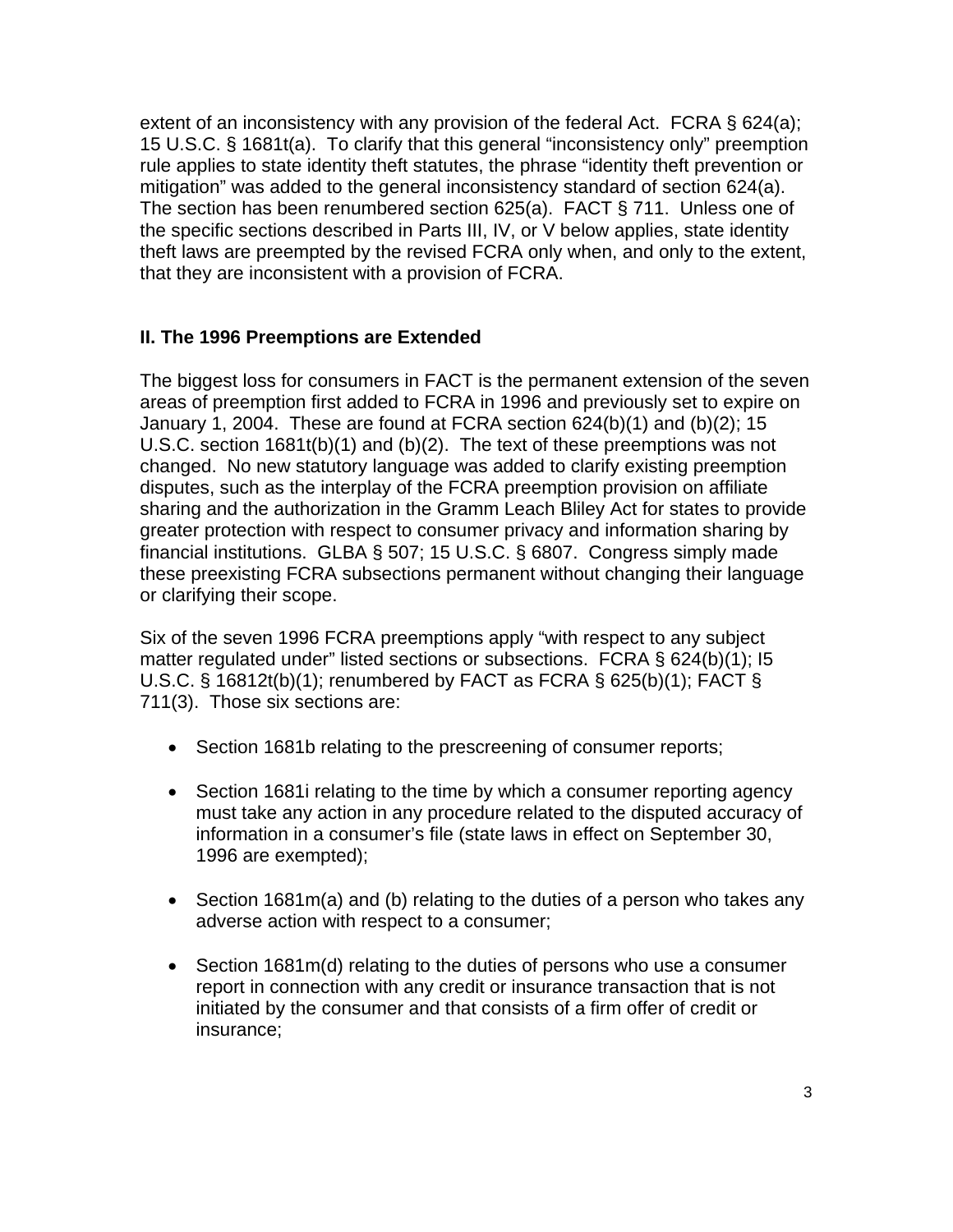- Section 1681c relating to information contained in consumer reports (state laws in effect on September 30, 1996 are exempted); and
- Section 1681s-2, related to the responsibilities of person who furnish information to credit reporting agencies. $2$

The final prior preemption provision appears in FCRA section 624(b)(2), renumbered section 625(b)(2). It is not accompanied by an introductory clause purporting to cover "any subject matter regulated under" the section. That provision preempts any requirement or prohibition imposed under state law with respect to "the exchange of information among persons affiliated by common ownership or common corporate control."<sup>3</sup>

Because these preemptions have been in place since the 1996 FCRA amendments, they will not be further analyzed here.

### **III. There Are Very Limited Additions to "Subject Matter Regulated Under" Preemption**

FACT adds only three sections to the "subject matter regulated under" form of preemption found in renumbered FCRA section 625(b)(1). FACT describes these sections as:

- Section 609(e), relating to information available to victims under section 609(e);
- Section 624, relating to the exchange and use of information to make a solicitation for marketing purposes; and
- Section 615(h), relating to the duties of users to provide notice with respect to terms in certain credit transactions.

FACT § 625(b)(1)(G) – (I); FACT §§ 151(a)(2), 214(c)(2), 311(b).

Only one of these sections, FCRA section 609(e), is an identity theft section. FACT  $\S$  151(a).<sup>4</sup> Section 609(e) gives identity theft victims a right to receive

 $\frac{2}{3}$  There is an exemption for the section 54A(a) of Chapter 93 of the Massachusetts Annotated Laws and California Civil Code section 1785.25(a), both as in effect on September 30, 1996.

<sup>&</sup>lt;sup>3</sup> Vermont Statutes Annotated section 2480e(a) and (c)(1) of Title 9 as in effect on September 30, 1996 is exempt.

<sup>&</sup>lt;sup>4</sup> New section 624 is titled "Affiliate Sharing." Affiliate information sharing does affect identity theft, because the spread of a consumer's personal financial information to a broad array of affiliates can open the door to insider theft of consumers' identities. However, new FCRA section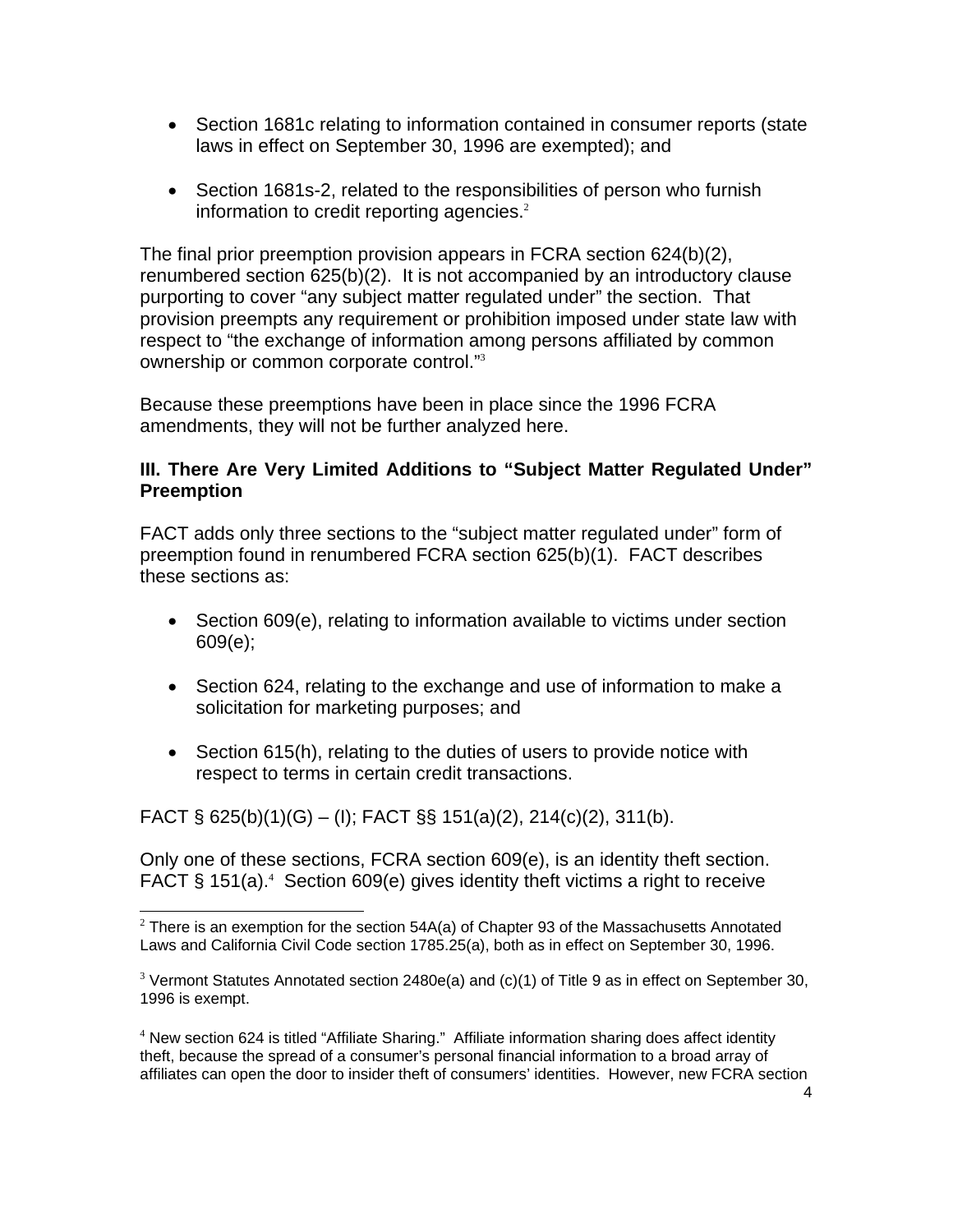application and transaction information from businesses where an identity thief has successfully impersonated the consumer. It requires a business from whom an identity thief obtained credit, products, or services to provide the victim with copies of reasonably available application and business transaction records in the control of the business entity. The victim must make a request; provide proof of his or her identity; and, at the option of the business, provide both a police report and an FTC ID theft affidavit. FCRA  $\S$  609(e); FACT  $\S$  151(a)(1). Because this section is under the general "subject matter regulated under" preemption provision in renumbered section 625(b)(1), a state is limited in its ability to enact enforceable laws in this area. For example, state laws shortening the 30 day time period or providing for a less strict trigger for the right are probably preempted.

Section 609(e) is not enforceable under the civil liability provisions of FCRA. FCRA § 609(e)(6); FACT § 151(a). This section also contains an express protection from liability under federal, state or other law for making the disclosure in good faith pursuant to the subsection. FCRA  $\S$  609(e)(7); FACT  $\S$  151(a)(1). Thus, a state could not directly impose liability for failure to comply with the section. However, the preemption applies only to "information available to victims under section 609(e)." *See* FCRA §§ 609(e) and 625(b)(2)(G); FACT § 151(a). Other state-imposed duties, or other state causes of action such as for negligence in dealing with a thief impersonating a consumer, which may exist now or in the future are left untouched.

New FCRA section 624 is the affiliate marketing opt-out. FACT § 214. Section 624 prohibits using information received from an affiliate that would be a credit report, if not for the exemption provided for exchange of information among affiliates, for making a solicitation for marketing purposes unless the consumer is given an opportunity to opt out of receiving such solicitations. This section therefore regulates only the use of certain information for a specific purpose, and not the actual sharing of consumers' personal financial information. The new preemption covers the "subject matter regulated under" the section, describing that subject matter as: "relating to the exchange and use of information to make a solicitation for marketing purposes." FCRA § 625(b)(1)(H); FACT § 214(c)(2). This description of the "subject matter" is, in fact, broader than the actual provisions of section 624; consequently, the extent of any new preemption of state laws in the area of affiliate sharing, if any, is unclear. Such preemption should extend, at the most, to state laws imposing conditions or restrictions on the use of personal financial information obtained from an affiliate for making solicitations for marketing purposes. This section should not determine whether or not there is preemption of state restrictions on affiliate sharing for other

624 cannot be characterized as an identity theft protection because it does not, in fact, restrict the sharing of information among financial institutions and their affiliates; instead, it only restricts marketing solicitation activities based on information that is shared. FCRA § 624; FACT § 214.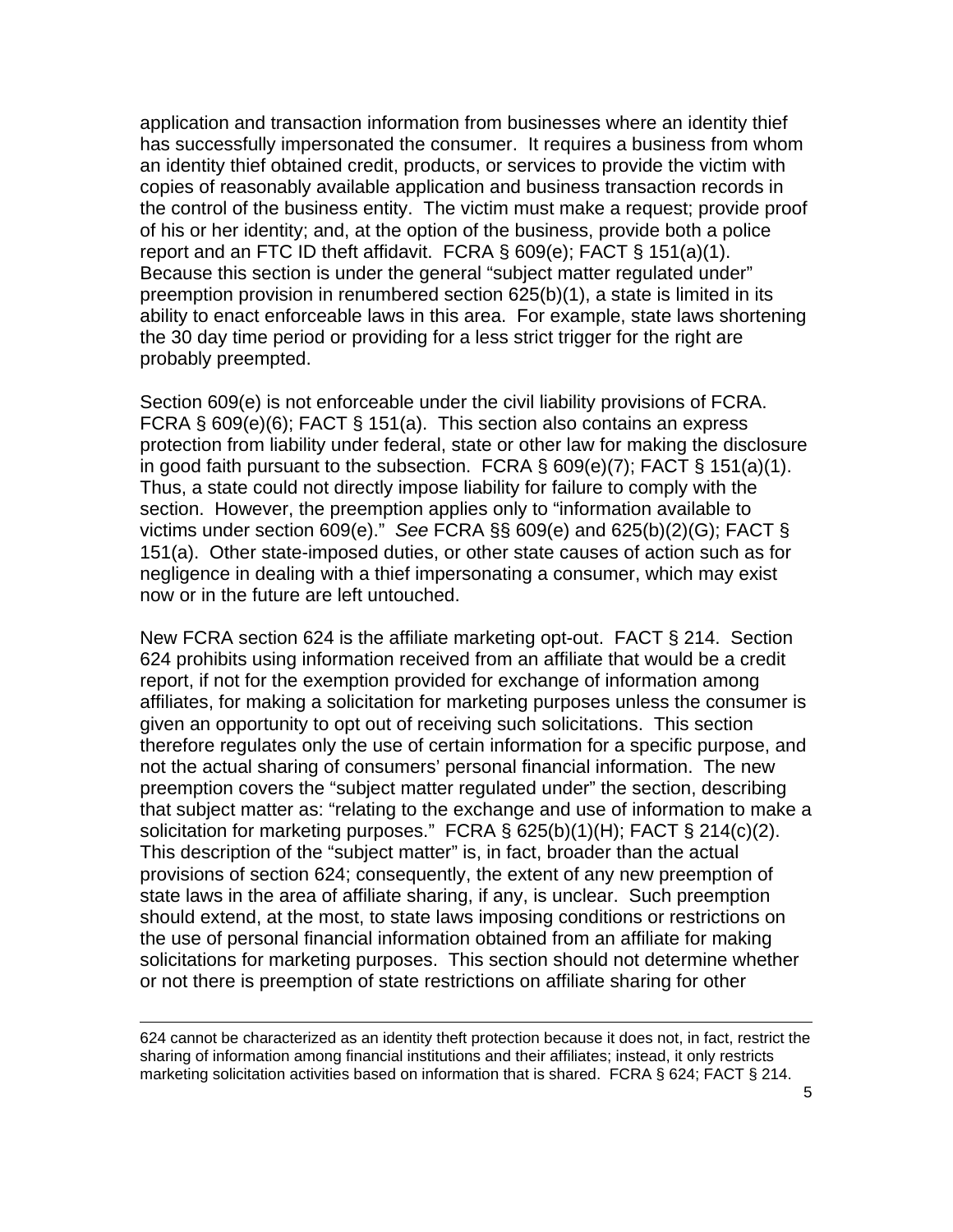purposes, such as underwriting or pricing. Preemption with respect to section 624 must be evaluated under: 1) the Gramm Leach Bliley Act (GLBA), as consumer advocates contend; 2) preexisting FCRA section 624(b)(2), renumbered as 625(b)(2), as banks contend; or 3) by harmonizing the 1996 FCRA preemption which was renewed without change in 2003 with the 1998 GLBA authorization for further state regulation to accompany the GLBA's expansion of the kinds of allowable affiliate relationships.

The final new section of FCRA which was added to the list of "subject matter regulated under" preemption is section 615(h); FACT section 311(b). Section 615(h) is the enhanced adverse action notice, also called the risk-based pricing notice. It requires notice to the consumer when credit is granted based in whole or in part on a consumer report but the material terms are materially less favorable than the most favorable terms available to a "substantial proportion" of consumers from or through that person (lender or broker). Thus, this section prevents a state from requiring an adverse action notice where it would not be required by federal law, such as when the terms offered are less favorable in a nonmaterial way, or when the materially less favorable term is not itself a material term. There is talk that this section will be reopened, because of an apparent error that restricts private civil liability for violations of the section in FCRA 615(h)(8)(A); FACT § 311(a). *See* Regulators Scurry to Close FACT Loophole, *American Banker*, Dec. 12, 2003 (referring to a different loophole, but also quoting Chairman Shelby on the apparent error regarding the restriction on civil liability).

#### **IV. Two New Standalone Preemption Sections Do Not Include Either the "Subject Matter Regulated Under" or the "Conduct Required Under" Standards**

The next category of preemption in FACT is found in FCRA subsections 625(b)(3) and (4); FACT subsection 212(e). These two new subsections omit both the general "subject matter regulated under" introductory language of renumbered FRCA section 625(b)(1) and the "conduct required under specific provisions" introductory language of FCRA section 625(b)(5), which is discussed in Part V, below.

The first of these two new preemptive sections is FCRA section 625(b)(3); FACT section 212(e). It covers the disclosures required by subsections 609(c), (d), (e) or (g); and subsection 609(f) "relating to the disclosure of credit scores for credit granting purposes." The inclusion of subsection 609(e) in this section might be a mistake, since the disclosures required under section 609(e) are also included in the preemption section  $625(b)(1)(G)$ . See FACT § 151(a)(2), compare FACT § 212(e). On the other hand, it could be argued that the "subject matter regulated under" form of preemption applies only to the disclosures required under section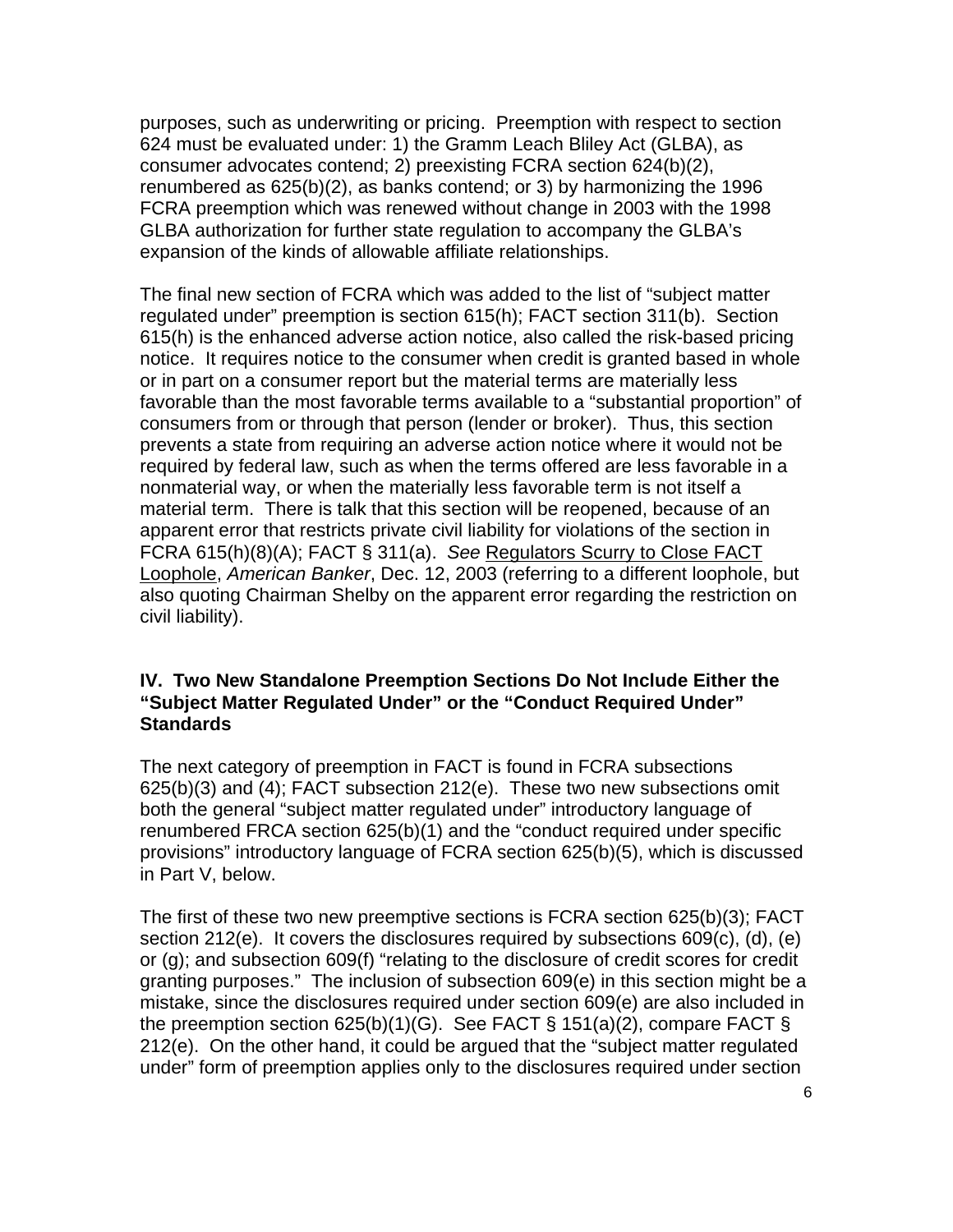609(e), and that the rest of the section, including the identification requirements to trigger that disclosure obligation, is covered in section 625(b)(3), which lacks the "subject matter required" introductory language.

Subsections 609(c) and (d) are the notices of the right to obtain a consumer credit report and credit score and to dispute information, and the summary of rights conferred by FCRA. A consumer reporting agency that gives the section 609(c) notice must also tell the consumer that he or she may have "additional rights under State law." FCRA § 609(c)(2)(D); FACT § 211(c). Thus, this notice does not purport to be a complete summary of all consumer rights, but only of the rights provided under FRCA. This suggests states should continue to have the right to require notice of additional state law rights.

The last item listed in FRCA section 625(b)(3) is credit score disclosure. FACT § 212(e). This covers "the disclosures required to be made" under section 609(g) and under section 609(f) "relating to the disclosure of credit scores for credit granting purposes." These substantive sections are found at FACT section 212(b). Section 609(f) addresses disclosure of credit scores by consumer reporting agencies. Section 609(g) imposes obligations only on persons who make or arrange loans to be secured by residential real property. Neither section addresses the obligations, if any, of other types of creditors, such as auto lenders or credit card lenders. Finally, existing state credit score disclosure laws in California and Colorado are exempted from preemption.

The words used suggest that the degree of credit score preemption is fairly narrow. The preemption does not apply to all types of credit scores, or to all aspects of credit score disclosure. Instead, this preemption applies to disclosures under section 609(g), which are made by mortgage lenders and mortgage brokers, and to disclosures under section 609(f), which covers consumer reporting agency disclosure of credit scores "for credit granting purposes." FCRA §§ 625(b)(3), 609(g), 609(f); FACT §§ 212(e), 212(c), 212(b). Thus, a state could not require a mortgage lender or a consumer reporting agency to provide more key reasons why the score was not higher than the 4 to 5 reasons which are required under FACT. However, since FCRA section 609(g) is silent on the obligations of non-home secured lenders to disclose credit scores, a state might be able to require these types of lenders to disclose credit scores. A state should also remain free to regulate credit scores outside the area of disclosure, and can regulate the disclosure by consumer reporting agencies of credit scores generated or used for purposes other than credit granting purposes. Because the language of FCRA section 625(b)(3) is tied to disclosure, it also should leave states free to impose substantive, non-disclosure requirements or prohibitions on the uses of credit scores even when used for credit granting purposes. FCRA § 625(b)(3); FACT 212(e).

The credit score disclosure preemption provision expressly preserves state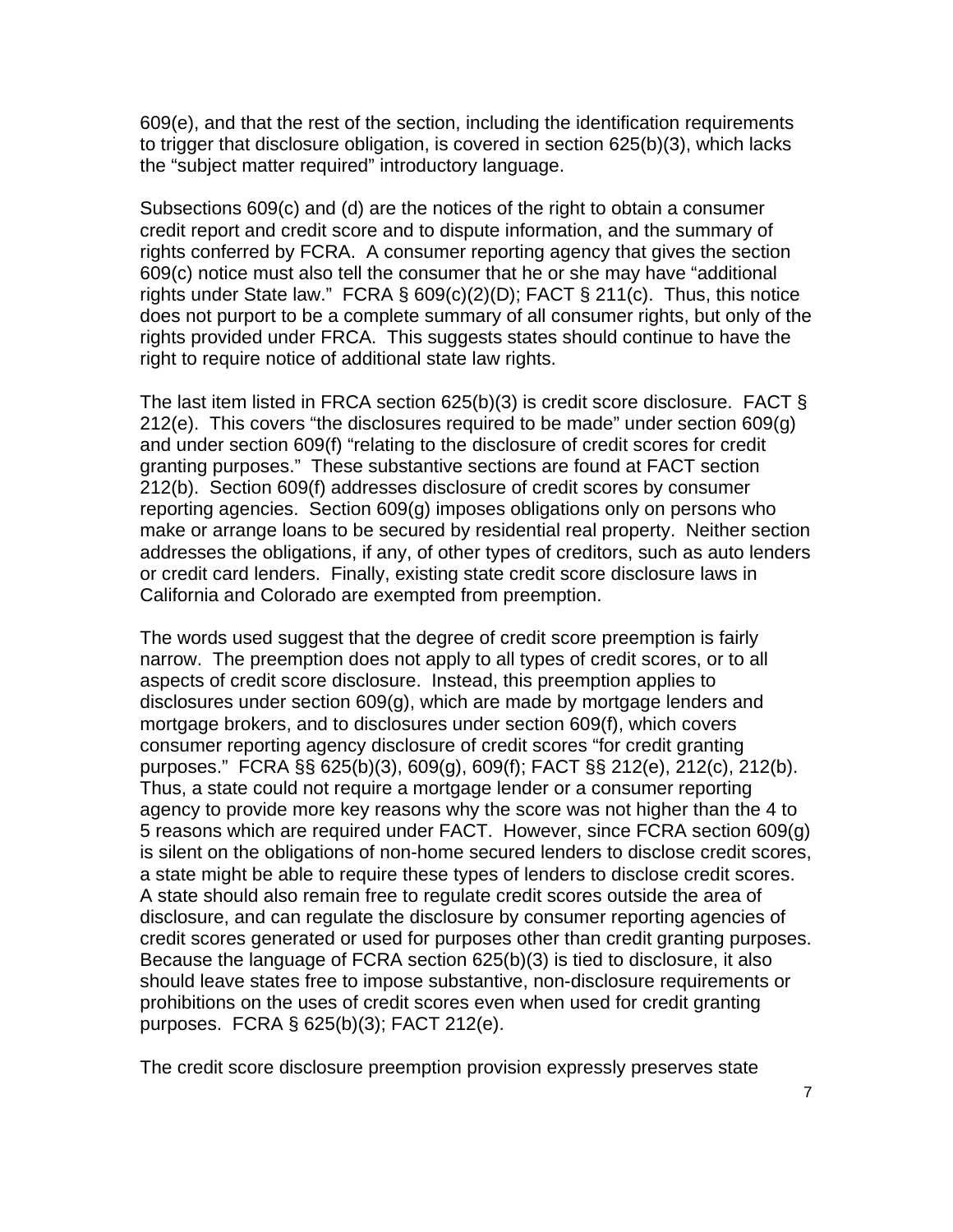authority in the area of insurance scoring. FCRA section 625(b)(3)(C) states that the paragraph "shall not be construed as limiting, annulling, affecting, or superseding any provision of the laws of any State regulating the use in an insurance activity, or regulating disclosures concerning such use, of a creditbased insurance score of a consumer by any person engaged in the business of insurance." FCRA § 625(b)(3)(C); FACT § 212(e).

The next section in this category, FCRA section 625(b)(4), preempts "with respect to the frequency of "any disclosure under section 612(a)," which refers to annual free credit reports. FCRA § 625(b)(4); FACT § 212(e). This section does not contain the broad introductory language of section 625(b)(1), covering the "subject matter regulated under." It also omits the narrow "conduct required under the specific provisions" introductory language of section 625(b)(5). However, section 612(a) is also included in the list of "conduct required under" preempted sections. FACT § 711(2). There, the section is listed by number, without reference to the "frequency" requirement.

Preexisting laws in the seven states that already provided for free annual credit reports are exempt from the preemption in FCRA section 625(b)(4), but not from section 625(b)(5). This suggests that the double listing in both subsections 625(b)(4) and (b)(5) is simply an error. The state laws exempted from section 625(b)(4) preemption are those of Colorado, Georgia, Maine, Maryland, Massachusetts, New Jersey and Vermont.<sup>5</sup>

If the inclusion of section 612(a) in both its own separate preemptive section in FCRA 625(b)(4) and in the list under FCRA 625(b)(5) is simply a mistake, then the scope of free credit report preemption should be restricted to the issue of frequency. States could impose a similar free annual report requirement on regional consumer reporting agencies and regional specialty agencies such as a regional landlord-tenant database, from which section 612(a) does not require a free annual report. The same result should be reached under section 625(b)(5)'s preemption rule, since it limits preemption to the conduct required, and section 612 does not require any conduct of regional consumer reporting agencies. Because the preemption in section 625(b)(4) and (5) refers only to section 612(a), and not to other parts of section 612, states also retain their long-held right to regulate the cost of a non-free credit report.

 5 These sections are cited in the statute as: Colorado Revised Statutes 12-14.3-105(1)(d); Georgia Code section 10-1-393(29)(C); Maine Revised Statute Title 10 Section 1316.2; Maryland Commercial Law Article sections 14-1209(a)(1) and 14-1209(b)(1)(i); General Laws of Massachusetts Chapter 93, sections 59(d) and (e); New Jersey Revised Statute section 56:11- 37.10(a)(1); and Vermont Statutes Annotated, Title 9 section 2480c(a)(1).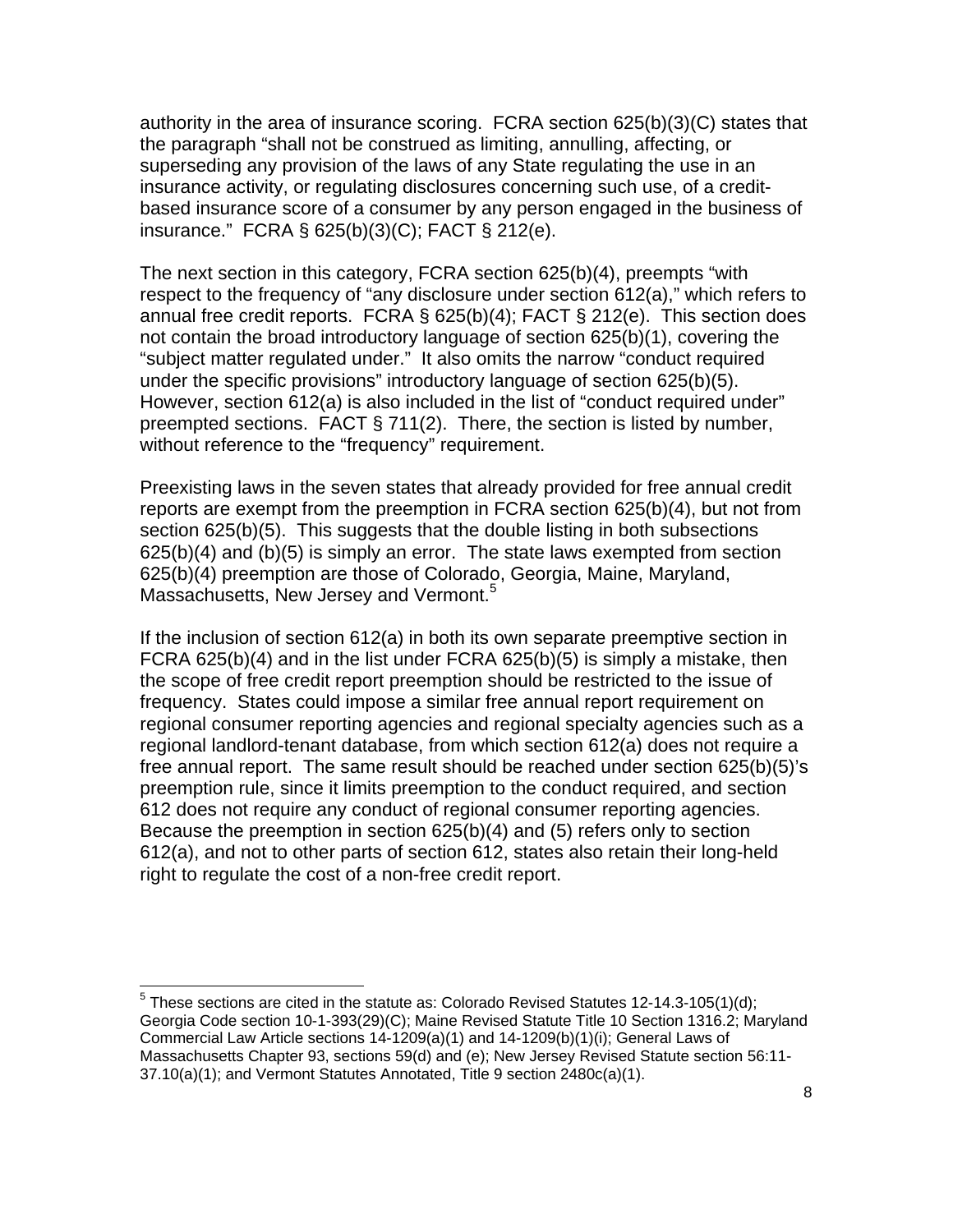#### **V. The Act Creates a Narrow Form of Preemption for Conduct Required Under Listed Sections**

Unlike the "subject matter regulated under" form of preemption in FCRA section 624(b)(1), renumbered as section 625(b)(1), most of the new FCRA identity theft requirements are subject to a very narrow, "conduct required under the specific provisions" type of preemption. As discussed above in Part I, the phrase "or for the prevention or mitigation of identity theft" is added to the inconsistency standard of § 624(a), renumbered § 625(a). The statute then creates a new exception to the inconsistency rule in new subsection 625(b)(5). The new exception preempts state laws only "with respect to the conduct required by the specific provisions" of sections 625(g), 605A, 605B, 609(a)(1)(A), 612(a), 615(e),  $(f)$ , and  $(g)$ ,  $621(f)$ ,  $623(a)(6)$  and  $628$ . Thus, the conduct required by these sections or subsections defines and limits the scope of their preemptive effect.

Section 605(g) prohibits printing more than the last 5 digits of a debit or credit card number, or the expiration date, on a credit or debit card receipt which is electronically printed, after a delayed effective date. FCRA § 605(g); FACT § 113.

Section 605A requires certain consumer reporting agencies to place initial and extended fraud alerts and active duty military consumer alerts in consumer credit files and to provide those alerts with both credit reports and credit scores. FCRA § 605A; FACT § 112. The user of a credit report or a credit score containing or accompanied by an extended alert must contact the consumer at the phone number that the consumer has provided in the alert or by another method designated by the consumer to confirm that the application or request is not the result of result of identity theft. FCRA § 605A(h)(2)(B); FACT § 112. Where there is an initial alert, or an active duty military consumer alert, the user must employ reasonable policies and procedures to form a reasonable belief that the user knows the identity of the applicant. FCRA § 605A(h)(1)(B)(i) and (ii); FACT § 112.

Section 605B requires blocking of information in a consumer credit file that the consumer identifies as resulting from ID theft. A police report or an identity theft report filed with a federal, state or local law enforcement agency triggers this right. FCRA §§ 605B, 603(q)(4); FACT § 152, 111(q)(4).

Section 609(a)(1)(A) provides that, at consumer's request, the first 5 digits of the consumer's Social Security Number will be omitted on a disclosure of a credit file sent to consumer. FCRA § 609(a)(1)(A); FACT § 115.

Section 612(a) provides for a free annual credit report from each of the nationwide consumer reporting agencies and nationwide specialty consumer reporting agencies (specialty agencies compile files relating to medical records or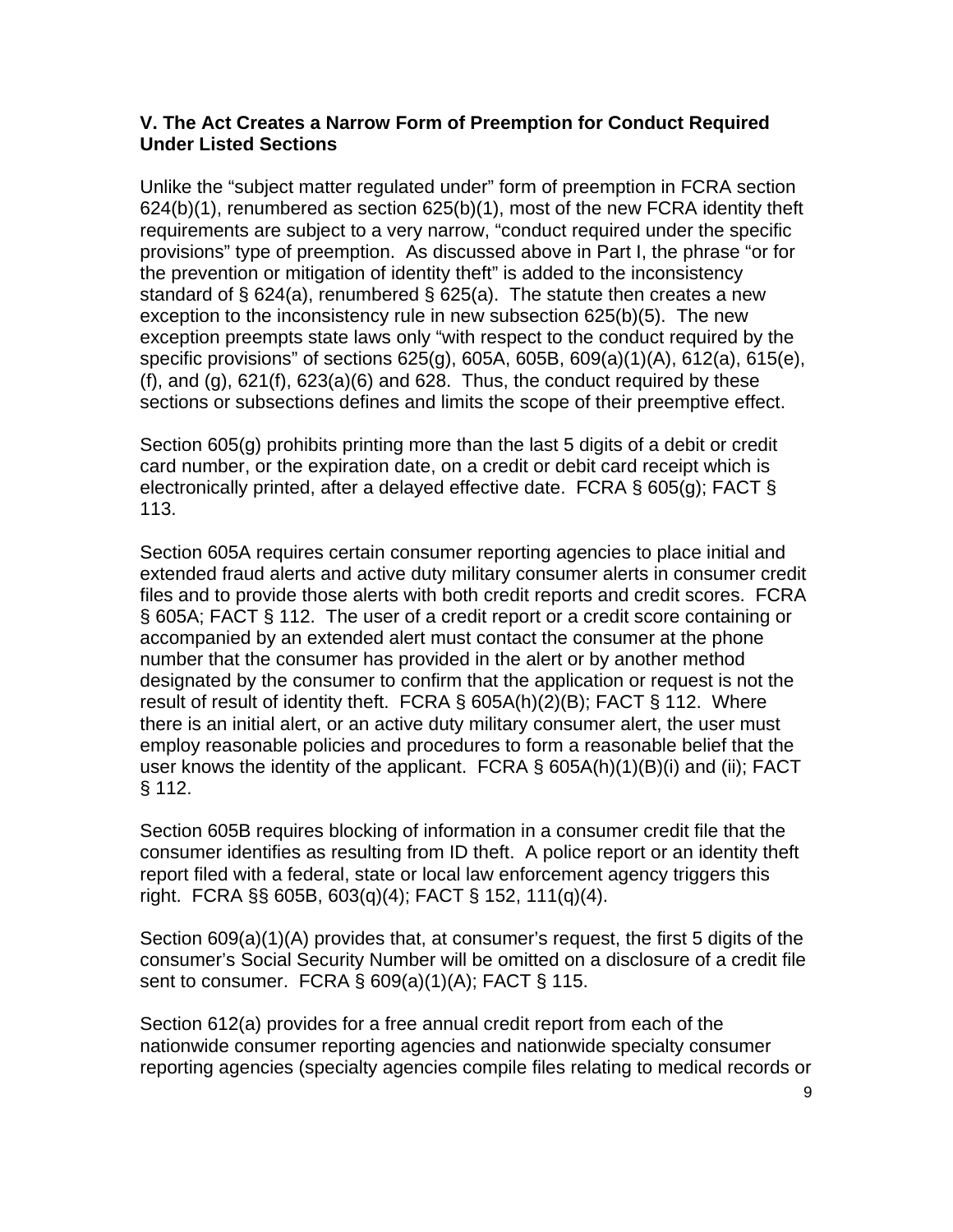payments, residential tenant history, check writing history, employment history or insurance claims). FCRA  $\S 612(a)$ ; FACT  $\S 211(a)$ ; see FCRA  $\S 603(p)$  and (w); FACT § 111(p) and (w), for definitions of nationwide, and nationwide specialty, consumer reporting agencies.

Subsection 615(e) requires the federal banking regulatory agencies, the National Credit Union Administration (NCUA) and the Federal Trade Commission (FTC) to prescribe "red flag" ID theft guidelines and related regulations, plus regulations for card issuers regarding requests for an additional or replacement card within a short period of time after a change of address notice. FCRA § 615(e); FACT § 114.

Subsection 615(f) prohibits a person from selling, transferring or placing for collection a debt after the person has been notified under section 605B that the debt resulted from ID theft. There are exceptions for repurchase, securitization, merger and sale of an entity. FCRA § 615(f); FACT § 154(b).

Subsection 615(g) requires a third party debt collector to notify the creditor if the debt collector is notified that the debt may be fraudulent or may be the result of ID theft, and to provide certain information to the consumer on request. FCRA § 615(g); FACT § 155.

Section 621(f) requires national consumer reporting agencies to maintain procedures for referrals to each other of any consumer complaint alleging ID theft or requesting for a fraud alert or a block of information. FCRA § 621(f); FACT § 153.

Section 623(a)(6) requires furnishers to have reasonable procedures to prevent a furnisher of information to a consumer reporting agency from furnishing blocked information after the furnisher receives notice that the information has been blocked under section 605B. It also prohibits a furnisher who is provided an ID theft report from reporting the information unless the furnisher subsequently knows or is informed by the consumer that the information is correct. FCRA § 623(a)(6); FACT § 154(a).

Section 628 requires the federal banking agencies, the NCUA, the FTC and the SEC to issue regulations requiring any person who maintains consumer information derived from consumer reports for a business purpose to "properly dispose" of any such information or compilation of such information. FCRA § 628; FACT § 216.

#### **VI. There is Much that States Can Still Do**

Adding the subject of identity theft prevention or mitigation to the general rule of no preemption except for inconsistency preserves most state power to act to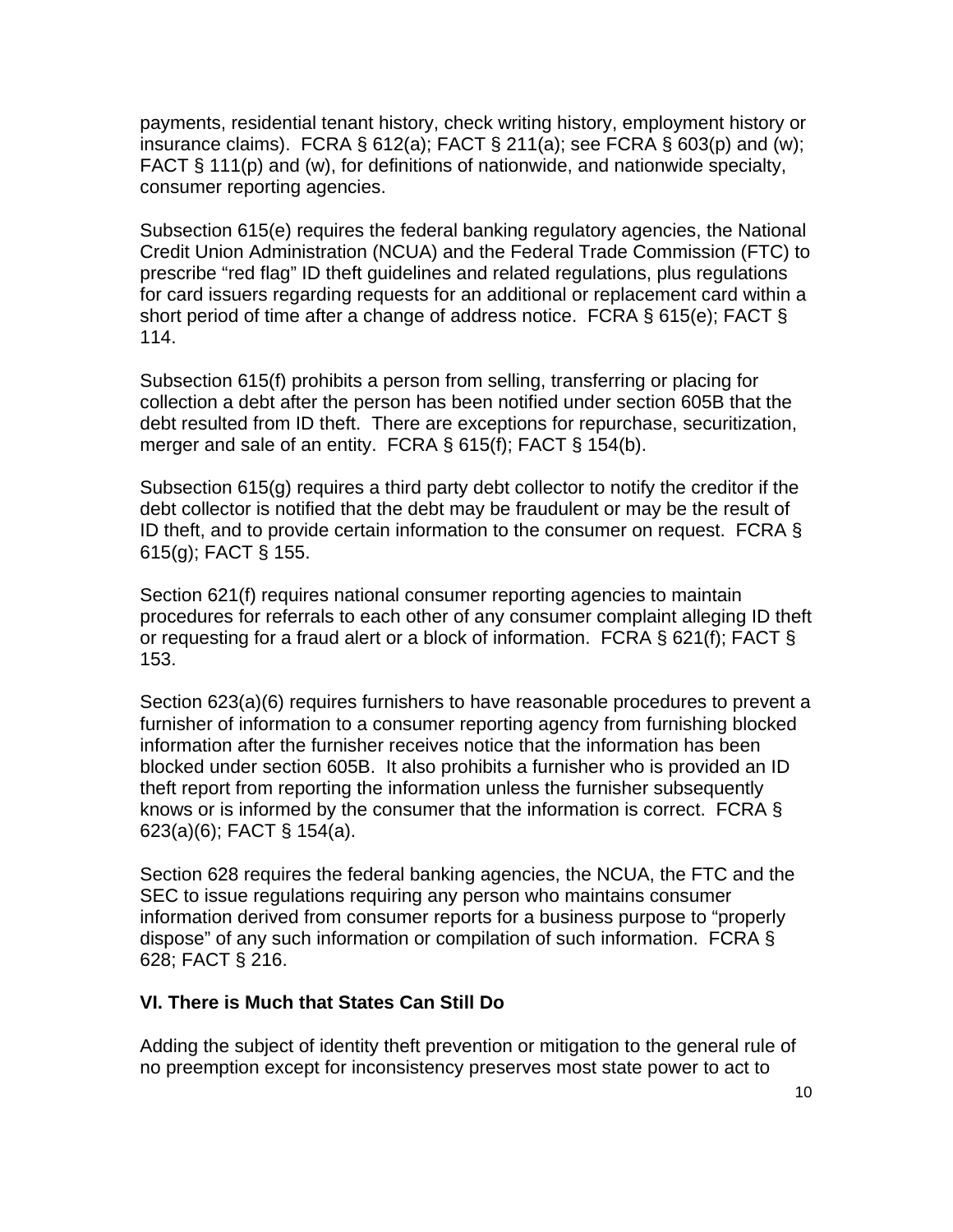prevent or mitigate identity theft. The key exception is narrow, preempting state laws only with respect to the "conduct required" under specific sections. States remain free to enact further requirements and prohibitions in areas in which the federal law is silent, free to impose obligations on persons not covered by the federal law, and also free to supplement the federal requirements with additional requirements and prohibitions. Here are examples of some of the types of state laws which should not be preempted.

Security freeze: A security freeze is a right of the consumer to freeze access to the credit file held by a consumer reporting agency about that consumer. The consumer can give access to selected users of the credit file through a password or a temporary exemption to the freeze. California and Texas have security freeze laws. The federal Act does not require any conduct with respect to a security freeze, thus leaving this issue to the states. There is a weak argument that a security freeze relates to the content of a credit report, and thus is preempted under existing FCRA section 624(b)(1)(E), renumbered as section  $625(b)(1)(E)$ . However, that section preempts state laws relating to the information contained in a report. A security freeze should not be preempted because it is not a requirement relating to the information contained in the report, but instead a requirement restricting access to the report. Access to credit reports, rather than their contents, is not addressed by any of the 1996 preemptions nor by any of the new preemption sections.

Obligation to take a police report: Consumers need a police report to exercise the right to require businesses to give the consumer copies of records of transactions that an ID theft has performed while impersonating the consumer. A police report also can be used to trigger the extended fraud alert and the blocking of theft-related information from a credit file. ID theft victims may be unable to obtain a police report due to local policies, staff shortages at the local police department, or an unwillingness of a local police department to take a report when the identity thief is operating from another jurisdiction. California requires local police departments to take police reports from all local ID theft victims, but this is unusual. The San Diego-based Identity Theft Resource Center, which serves ID theft victims nationwide, reports that half of the victims it assists have been unable to secure a police report. A state law to require local police departments to take police reports will not be preempted. It falls in an area not touched by FCRA.

Obligation to destroy records: States can impose requirements to destroy records containing personal information. FACT does not impose a conduct requirement to destroy records, although it does require that if records or compilations containing consumer information derived from consumer reports are disposed of, the method of disposition must be proper. Section 628 expressly preserves other provisions of law related to maintaining records. Section 628(b)(2) says that nothing in the section shall be construed "to alter or effect any requirements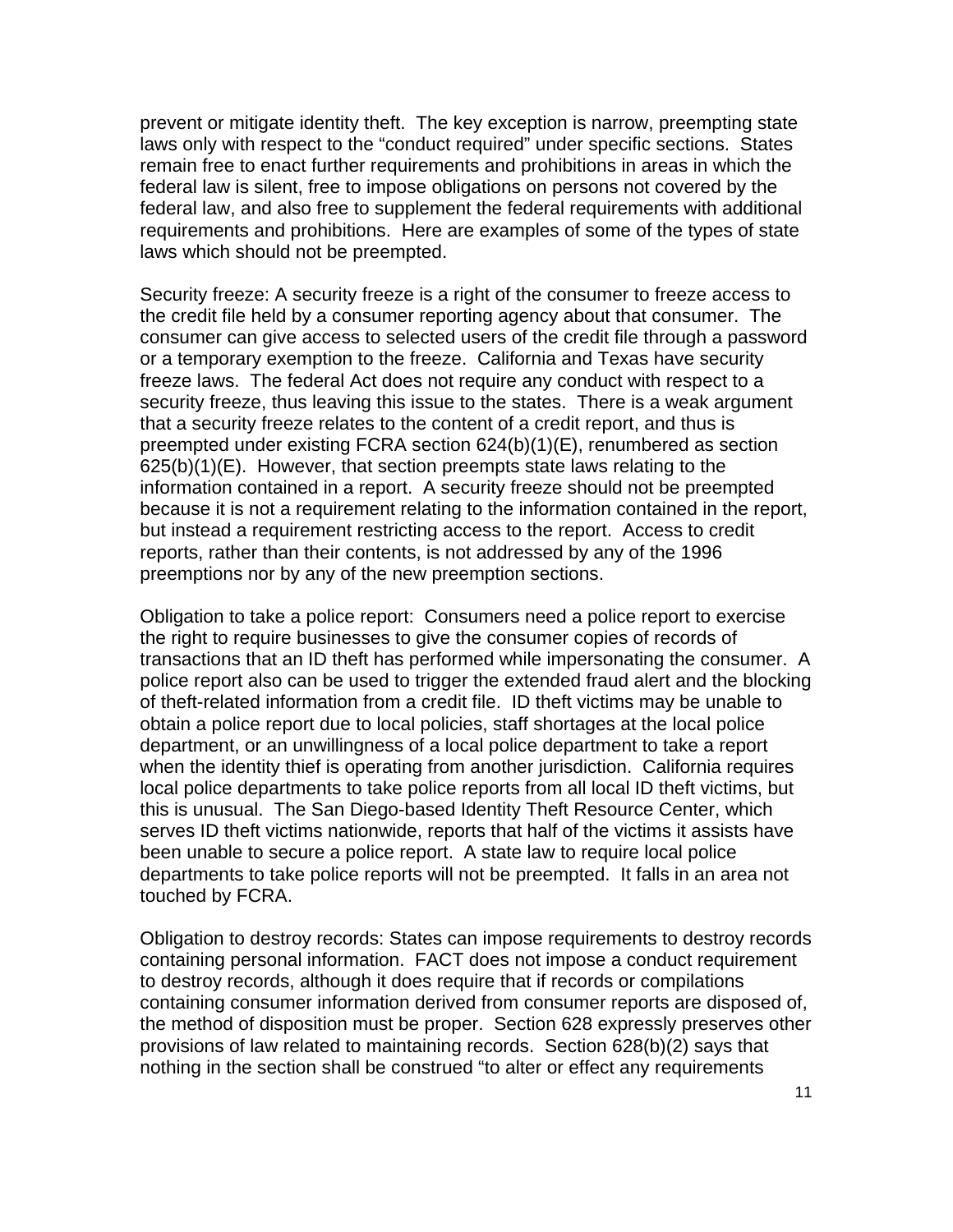imposed under any other provision of the law to maintain or destroy such a record." FCRA § 628(b)(2); FACT § 216. Thus, states should remain free to require that records containing personal financial information be destroyed on a periodic basis.

State liability for violations of obligations imposed by FACT: FCRA's liability sections and liability restrictions are not included in the list of existing or newly preempted sections, but some of the new obligations are added to existing sections restricting liability, and two new sections contain their own restrictions on enforcement. FACT restricts liability for the duty on businesses to give application and transaction information to victims. FCRA § 609(e)(6) and (7); FACT § 151(a). FACT adds some duties on furnishers of information to consumer reporting agencies, but places those duties into FCRA section 623(a) and (c), for which the preexisting FCRA restricted private enforcement. FCRA § 623(a)(6)-(9) and (c); FACT §§ 154(a), 217, 312(c), 412(a), and 312(e), respectively. FACT expands the duty on users of credit reports to give an adverse action notice, but this duty is to be enforced exclusively by federal regulatory agencies. FCRA § 615(h)(8)(B); FACT § 311(a). In most other areas, a state probably could enact an enforceable civil penalty or otherwise impose additional consequences on persons other than furnishers who violate the identity theft prevention and mitigation requirements of the federal Act. Such a state law could be challenged only under the general "inconsistency" rule. A new state penalty on furnisher liability would seem to be preempted under section  $624(b)(1)(F)$ , renumbered section  $625(b)(1)(F)$ , which restricts the responsibilities of furnishers under federal law, but there is no similar general liability restriction in FCRA with respect to the obligations of consumer reporting agencies or with respect to most of the obligations placed on users of credit reports. A state law imposing responsibility for violations of the federal law is unlikely to be inconsistent with that federal law. State laws outlawing unfair and deceptive acts and practices (UDAP statutes) also should not be preempted.

Most additional credit score regulation: As discussed in Part IV, above, states remain free to regulate with respect to all aspects of credit scores and insurance scores except the disclosure of credit scores by consumer reporting agencies for credit granting purposes and the disclosure of credit scores by persons who make or arrange home-secured loans.

Preexisting rights of states with respect to credit reports remain undisturbed: Rights that remained to the states under the 1996 FCRA amendments should continue to be available, unless they are affected by one of the preemptive sections in renumbered section 625(b) described above.

Medical privacy: FACT's section 411, restricting the provision of medical information by consumer reporting agencies, is not included on any list of preemptive sections. However, the obligation of a furnisher of information to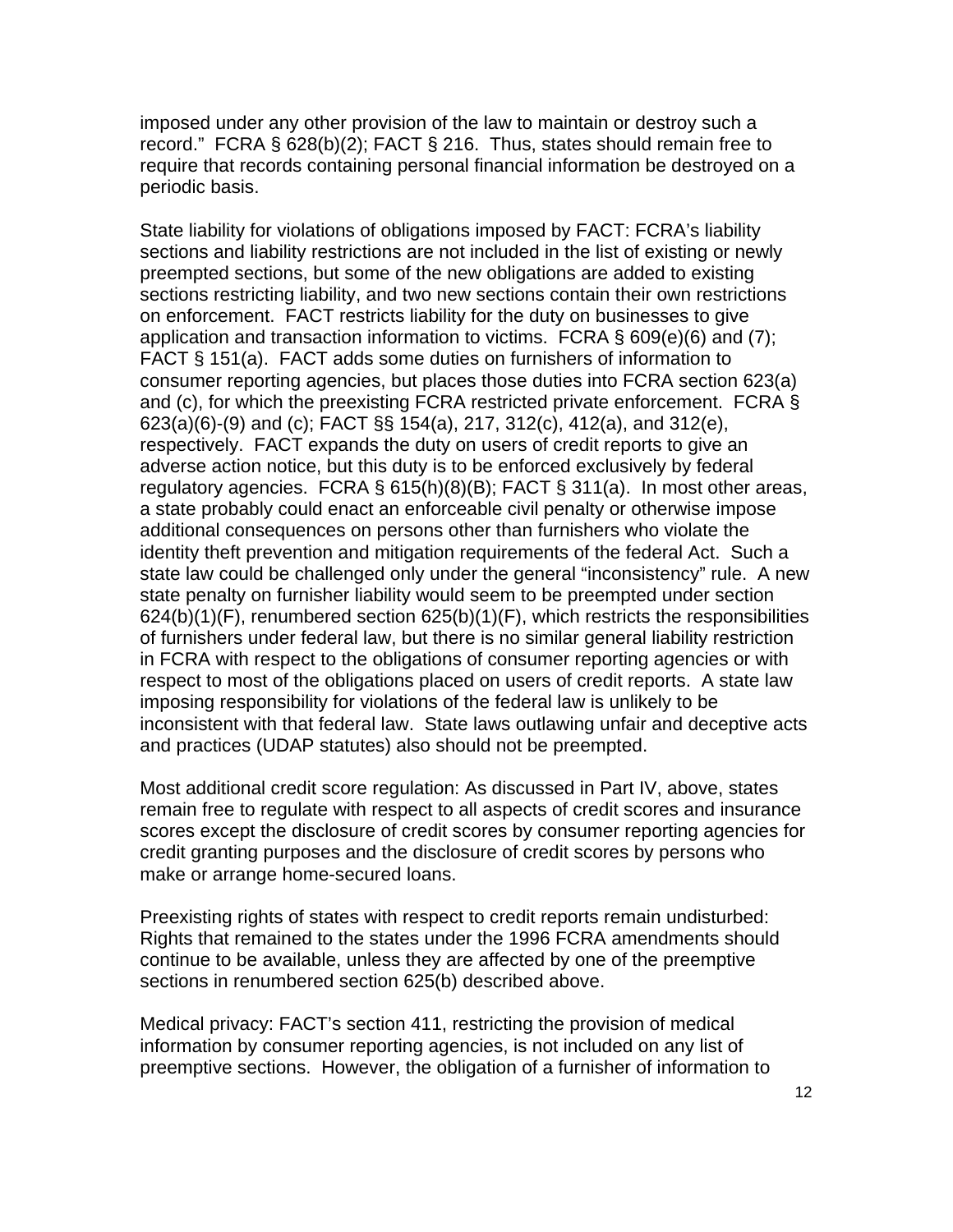notify the consumer reporting agency of its status as a medical information furnisher is placed in a section which is not privately enforceable. FCRA § 623A)(9); FACT § 412.

Additional preventative identity theft requirements: States should also be able to require users of credit reports and others to engage in additional preventative behavior, such as nonuse of Social Security Numbers as customer identifiers, purging of personal information from records, and other identity theft prevention requirements if the approach taken is not addressed in the red flag ID theft guidelines for financial institutions and creditors to be promulgated under section 615(e) of the Act or if the regulators who develop those guidelines characterize the guidelines as merely advisory.

Section 615(e) will preempt only to the extent of the conduct it requires. There is a murky question of whether the guidelines will require any specific conduct, or merely recommend conduct. The section requires guidelines, but it also requires regulations to require financial institutions and creditors to institute "reasonable polices and procedures for implementing the guidelines." FCRA § 615(e)(1)(A) (guidelines) and (B) (regulations); FACT § 114. The more that the regulators attempt to craft guidelines which are not binding, the less likely it is that those guidelines will have any preemptive effect under FCRA, since the section is preemptive only to the extent of the "conduct required." Advisory guidelines do not require conduct. In addition, states can continue to act in a variety of ID theft prevention areas upon which the yet-to-be developed guidelines are silent. States also can act in identity theft prevention areas touching on the conduct of persons other than financial institutions and creditors, for whom federal law does not contemplate any federal ID theft prevention guidelines.<sup>6</sup> This could include sellers of goods and services who collect and maintain personal information.

Supplemental identity theft requirements and prohibitions: States can also impose additional prohibitions, and require additional conduct, to supplement federal identity theft protections. The preventative steps described above are the easier examples. Those state laws that give more rights to victims in the same areas in which federal law requires some, but more limited, conduct, may have to be tested. For example, California's requirement that victims be given 12 free credit reports in the first year after a fraud alert is arguably supplemental to the federal "conduct required," which is to give two free reports in the first year to victims who file an extended alert. FCRA § 605(6)(2)(A); FACT § 112(a).

For specialty consumer reporting agencies and regional consumer reporting agencies, a state law requiring more free reports to victims than federal law should not be preempted. Since the federal fraud alert section addresses only

 $6$  For this purpose, "creditor" has the meaning used in section 702 of the Equal Credit Opportunity Act. FCRA § 603(r)(5); FACT § 111.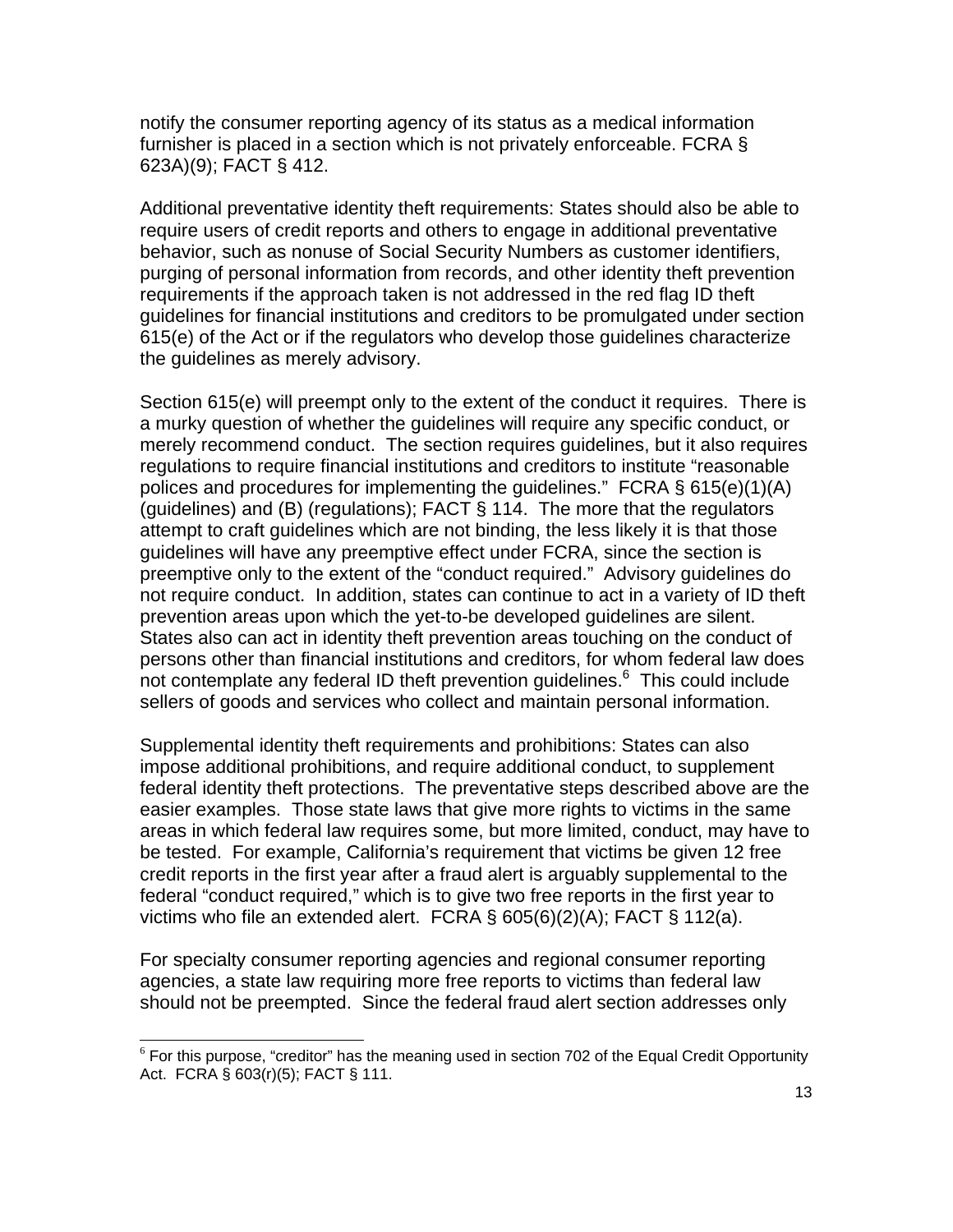nationwide consumer reporting agencies, it does not impose any required conduct on other types of agencies, and hence does not preempt state laws with respect to those agencies, unless under the general inconsistency rule.

Requirements on persons not covered by a listed federal provision: States should remain free to impose conduct requirements on persons who are not covered by the federal requirements. For example, the fraud alert system created by the federal Act applies only to nationwide credit reporting agencies, so-called 603(p) agencies. FCRA § 605A; FACT § 112. An existing or future state law that requires fraud alerts for nationwide or regional specialty agencies, such as landlord tenant registries, or for regional consumer reporting agencies, should not be disturbed under "conduct required" preemption. Federal law simply does not impose a conduct requirement with respect to fraud alerts on these types of consumer reporting agencies. By contrast, the FACT blocking requirement is not restricted to nationwide agencies, so a state probably cannot enforce its own blocking requirement. FCRA § 605B; FACT § 152(a).

There is some conflict in the legislative history on the meaning and scope of "conduct required under specific provisions" preemption. The Joint Explanatory Statement of the Committee of Conference mentions the permanent extension of the 1996 preemptions but is wholly silent on the meaning of the "conduct required" preemption treatment. Cong. Rec. Nov. 21, 2003, H12198, H12214.

Congressman Oxley stated orally on November 21, 2003 that the ID theft provisions "will be national, ensuring uniform protection for consumers in all 50 States." Cong. Rec., Nov. 21, 2003, H 12198. His extended remarks go on to characterize the preemptive effect of the bill on identity theft as: "The final FCRA legislation states that no requirement or prohibition may be imposed under the laws of any State with respect to the conduct required under the nine specific provisions included in the new identity theft preemption provision of the law. Accordingly, States cannot act to impose any requirements or prohibitions with respect to the conduct addressed by any of these provisions or the conduct addressed by any of the federal regulations adopted under these nine provisions. All of the rules and requirements governing the conduct of any person in these areas are governed solely by federal law and any State that attempts to impose requirements or prohibitions in these areas would be preempted….I should note that the legislation lists the provisions to be preempted. However, to the extent such provisions would enjoy preemption under another provision in the FCRA, the other provision would control." Cong. Rec. Nov. 21, 2003, H12198, H 12215.<sup>7</sup> Congressman Oxley, however, goes on to say that the Conference

 $7$  In extended remarks dated Dec. 9, 2003, after the bill was signed, Congressman Oxley asserts that the bill "clarifies that all of the new consumer protections added by the FACT Act are intended to be uniform national standards, by enumerating as additional preemptions the 11 new provisions of the FACT Act that do not contain specific preemptions in those sections." Congressional Record, Dec. 9, 2003, E2512-2518.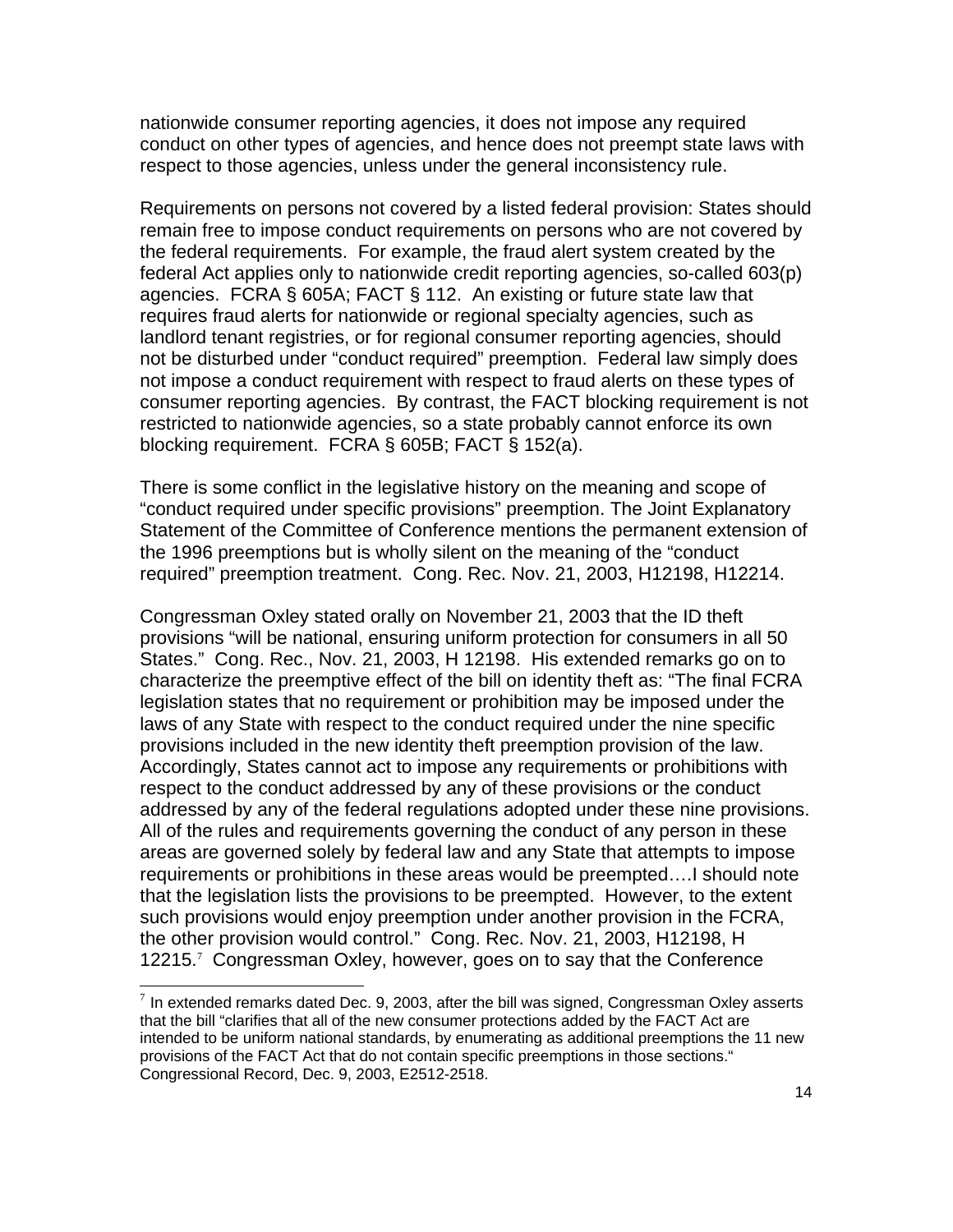committee provided "that the new uniform national standards on identity theft created by this legislation apply with respect to the conduct required by those specific provisions." Cong. Rec. Nov. 21, 2003, H 12198, 12215.

The Conference report was presented to the Senate on November 24, 2003. Senator Sarbanes's floor statement of November 24, 2003 interprets the ID theft preemption much more narrowly. He states: "After careful consideration by the conferees, the conference report provides for preemption of the States with respect to conduct required by specific listed provisions of the Act on identity theft. This narrowly focused preemption will leave States free to supplement these protections and to develop additional approaches and solutions to identity theft." Cong. Rec. Nov. 24, 2003, S15806, S15807. $8$ 

The text of the statute itself supports Senator Sarbanes' interpretation that states can continue to develop new identity theft rights and solutions. FACT requires that when a consumer reporting agency makes a written disclosure to a consumer, it must provide both an FTC summary of consumer rights and: "A statement that the consumer may have additional rights under State law, and that the consumer may wish to contact a state or local consumer protection agency or a state Attorney General (or the equivalent thereof) to learn of those rights." FCRA § 609(c)(2)(D); FACT § 211(c).

Post-enactment statements by the regulators also support the conclusion that the "conduct required" preemption is very narrow. On December 16, 2003, the Federal Trade Commission and the Board of Governors of the Federal Reserve System issued Joint Interim Final Rules to establish December 31, 2003 as the effective date for a list of preemption sections of the FACT Act. FRB-6210-01-P, FTC-6750-01. All of Section 711, including subsection 711(2) which is the new "conduct required" preemption subsection, was included in the list of sections to become effective December 31, 2003. However, none of the substantive provisions requiring conduct which are referenced in section 711(2) would become effective until later. Consumers Union, the Consumer Federation of America, and U.S. PIRG expressed concern that this created a risk that the early effective date of section 711 could arguably preempt state identity theft laws before the federal protections modeled on those state laws became effective. Letter of Dec. 16, 2003 by Consumers Union, Consumer Federation of America, and U.S. PIRG to Federal Trade Commission, and similar letter of Dec. 19, 2003 to Federal Reserve Board (on file with Consumers Union's West Coast Regional Office). The regulators clarified the meaning and effect of conduct required preemption in a responsive letter of December 23, 2003 signed by the General

l

 $8$  The "conduct required" approach was not added until the Conference Report, so legislative history with respect to ID theft preemption prior to November 21, 2003 should be irrelevant to the meaning and scope of "conduct required" preemption.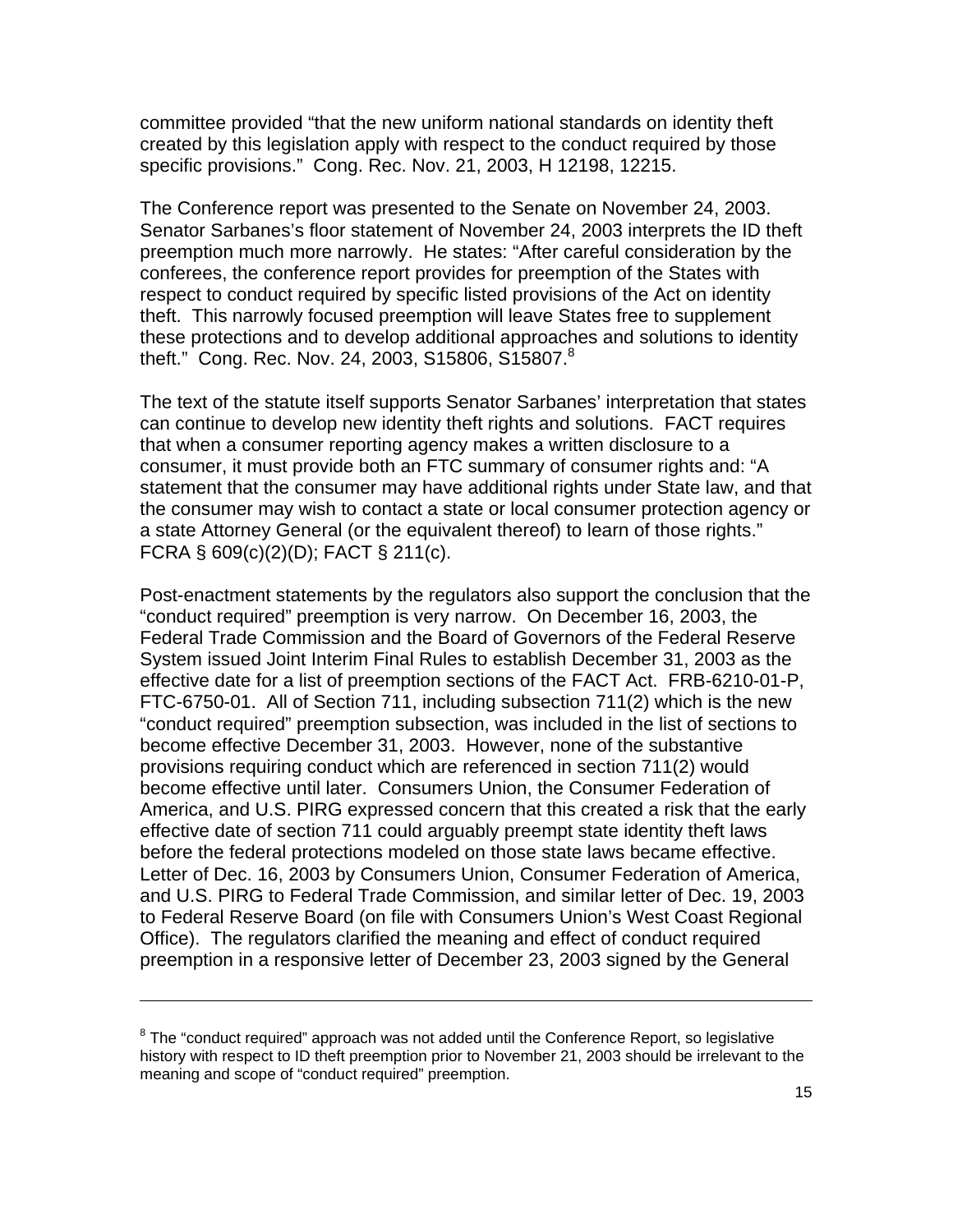Counsel of the Federal Reserve Board and the Director of the Bureau of Consumer Protection of the Federal Trade Commission. In this letter, the two agencies plainly state that "conduct required" preemption does not begin until the substantive provisions of federal law which require conduct are in effect. Letter of Dec. 23, 2003, from J. Virgil Mattingly, Jr., General Counsel, Board of Governors of the Federal Reserve System, and J. Howard Beales, III, Director, Bureau of Consumer Protection, Federal Trade Commission, to Mr. Plunkett, Ms. Hillebrand, and Mr. Mierzwinski (on file with Consumers Union's West Coast Regional Office). The letter states that the rules establishing an effective date for section 711 "do not speak to how or when the preemption provisions…will apply and do not alter the relationship between those newly-enacted provisions and state laws in these areas." The letter then describes the scope of "conduct required" preemption to apply only when "the referenced federal provisions that require conduct by the affected persons are in effect." It goes on to say that even under the traditional, "subject matter regulated under" form of preemption, there is no federal override of state law until there is "a federal provision in effect that regulates the subject matter." The relevant language from the letter reads:

Section 711(2) of the FACT Act adds a new provision to the FCRA that bars any requirement or prohibition under any state laws "*with respect to the conduct required by* the specific provisions" of the FCRA, as amended by the FACT Act. The joint rules are based on our opinion that the specific protections afforded under the FCRA override state laws only when the referenced federal provisions that require conduct by the affected persons are in effect. Similarly, section 151(a)(2) of the FACT Act adds a new provision to section 625(b)(1) of the FCRA which preempts any state law "*with respect to any subject matter regulated under*" that provision, and thus overrides state laws only when a federal provision is in effect that regulates that subject matter. $9$  In other words, we believe that a requirement that applies under an existing state law will remain in effect until the applicable specific provision of the FCRA, as amended by the FACT Act, becomes effective. Consequently, because the substantive federal provisions actually will become effective at different times, from six months to three years after the FACT Act was enacted, establishing December 31, 2003, as the effective date for the preemption provisions would allow the state law to continue in effect until the respective federal protections come into effect.

 $9$  Identical language in the FCRA prefaces the preemption provisions established in section 214(c) and 311(b) of the FACT Act, and similar language prefaces the preemption provision established in section 212(e).